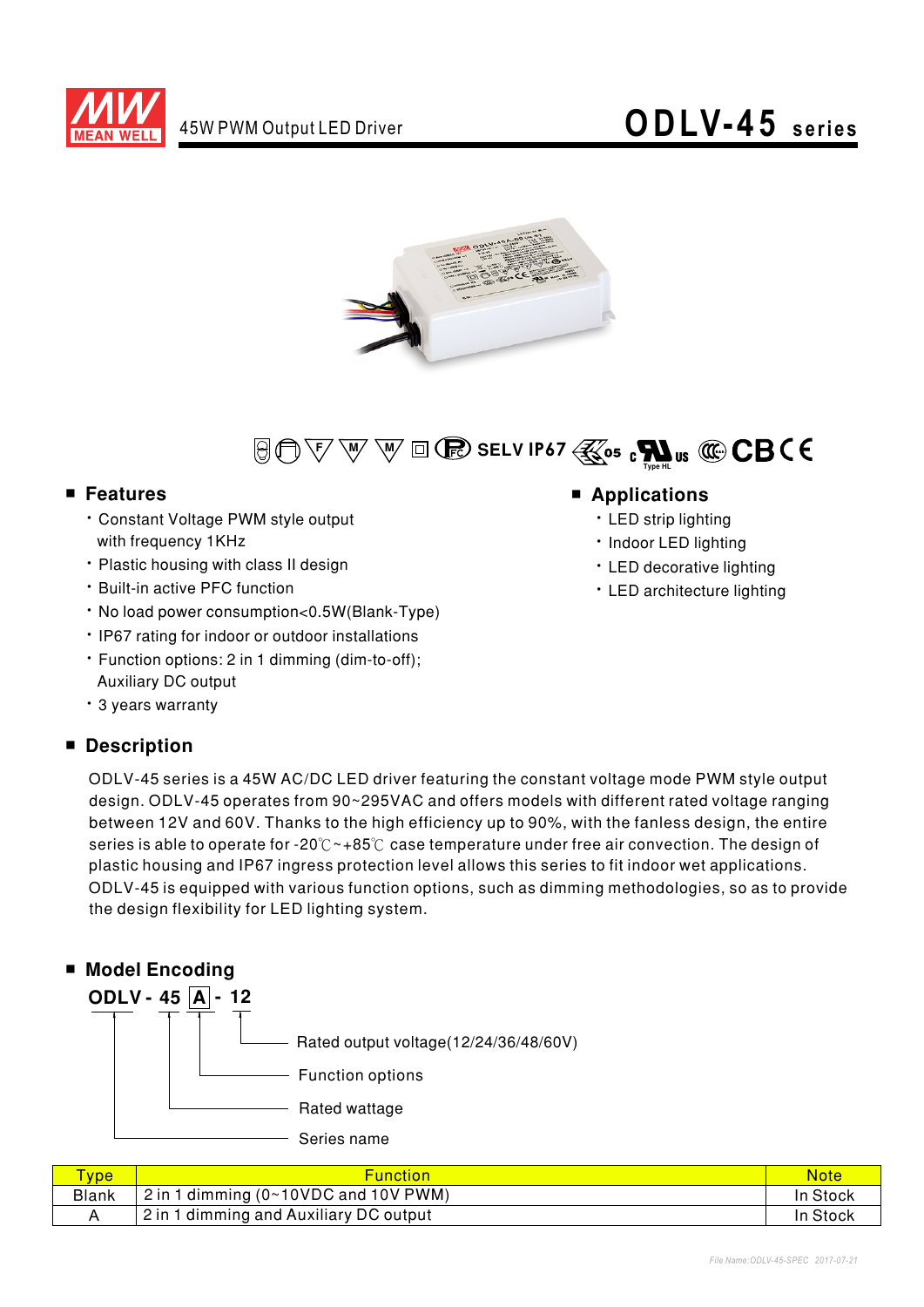

#### **SPECIFICATION**

| <b>MODEL</b>                                                                                                                                                                           |                                                                                                                                                                                                                                                                                                                                                                                                                                                                                                                                                                                                                                                                                                                                                                                                                                                                                                               | ODLV-45□-12                                                                                                                      | ODLV-45 <sup>-24</sup> | ODLV-45 <sup>-</sup> 36 | ODLV-45 <sup>-48</sup> | ODLV-45 <sup>-60</sup> |  |  |
|----------------------------------------------------------------------------------------------------------------------------------------------------------------------------------------|---------------------------------------------------------------------------------------------------------------------------------------------------------------------------------------------------------------------------------------------------------------------------------------------------------------------------------------------------------------------------------------------------------------------------------------------------------------------------------------------------------------------------------------------------------------------------------------------------------------------------------------------------------------------------------------------------------------------------------------------------------------------------------------------------------------------------------------------------------------------------------------------------------------|----------------------------------------------------------------------------------------------------------------------------------|------------------------|-------------------------|------------------------|------------------------|--|--|
|                                                                                                                                                                                        | <b>DC VOLTAGE</b>                                                                                                                                                                                                                                                                                                                                                                                                                                                                                                                                                                                                                                                                                                                                                                                                                                                                                             | 12V                                                                                                                              | 24 <sub>V</sub>        | 36 <sub>V</sub>         | 48V                    | 60V                    |  |  |
|                                                                                                                                                                                        | <b>RATED CURRENT</b>                                                                                                                                                                                                                                                                                                                                                                                                                                                                                                                                                                                                                                                                                                                                                                                                                                                                                          | 3.0A                                                                                                                             | 1.88A                  | 1.25A                   | 0.94A                  | 0.75A                  |  |  |
|                                                                                                                                                                                        | <b>RATED POWER</b>                                                                                                                                                                                                                                                                                                                                                                                                                                                                                                                                                                                                                                                                                                                                                                                                                                                                                            | 36W                                                                                                                              | 45.12W                 | 45W                     | 45.12W                 | 45W                    |  |  |
|                                                                                                                                                                                        | <b>DIMMING RANGE</b>                                                                                                                                                                                                                                                                                                                                                                                                                                                                                                                                                                                                                                                                                                                                                                                                                                                                                          | $0 - 100%$                                                                                                                       |                        |                         |                        |                        |  |  |
| <b>OUTPUT</b>                                                                                                                                                                          | <b>VOLTAGE TOLERANCE</b>                                                                                                                                                                                                                                                                                                                                                                                                                                                                                                                                                                                                                                                                                                                                                                                                                                                                                      | ±10%                                                                                                                             |                        |                         |                        |                        |  |  |
|                                                                                                                                                                                        | <b>PWM FREQUENCY (Typ.)</b>                                                                                                                                                                                                                                                                                                                                                                                                                                                                                                                                                                                                                                                                                                                                                                                                                                                                                   | 1KHz(±20%)                                                                                                                       |                        |                         |                        |                        |  |  |
|                                                                                                                                                                                        | <b>SETUP TIME Note.3</b>                                                                                                                                                                                                                                                                                                                                                                                                                                                                                                                                                                                                                                                                                                                                                                                                                                                                                      | 500ms / 230VAC<br>1200ms/115VAC                                                                                                  |                        |                         |                        |                        |  |  |
|                                                                                                                                                                                        | <b>AUXILIARY DC OUTPUT Note.4</b>                                                                                                                                                                                                                                                                                                                                                                                                                                                                                                                                                                                                                                                                                                                                                                                                                                                                             | Nominal 12V (deviation 11.4~12.6)@50mA for A-Type only                                                                           |                        |                         |                        |                        |  |  |
|                                                                                                                                                                                        | <b>VOLTAGE RANGE Note.2</b>                                                                                                                                                                                                                                                                                                                                                                                                                                                                                                                                                                                                                                                                                                                                                                                                                                                                                   | $90 - 295$ VAC<br>$127 - 417VDC$<br>(Please refer to "STATIC CHARACTERISTIC" section)                                            |                        |                         |                        |                        |  |  |
|                                                                                                                                                                                        | <b>FREQUENCY RANGE</b>                                                                                                                                                                                                                                                                                                                                                                                                                                                                                                                                                                                                                                                                                                                                                                                                                                                                                        | $47 - 63$ Hz                                                                                                                     |                        |                         |                        |                        |  |  |
|                                                                                                                                                                                        | <b>POWER FACTOR (Typ.)</b>                                                                                                                                                                                                                                                                                                                                                                                                                                                                                                                                                                                                                                                                                                                                                                                                                                                                                    | PF>0.95/115VAC, PF>0.92/230VAC, PF>0.9/277VAC@full load<br>(Please refer to "POWER FACTOR (PF) CHARACTERISTIC" section)          |                        |                         |                        |                        |  |  |
| <b>INPUT</b>                                                                                                                                                                           | TOTAL HARMONIC DISTORTION                                                                                                                                                                                                                                                                                                                                                                                                                                                                                                                                                                                                                                                                                                                                                                                                                                                                                     | THD<20%(@load≧60%/115VAC,230VAC;@load≧75%/277VAC)<br>(Please refer to "TOTAL HARMONIC DISTORTION" section)                       |                        |                         |                        |                        |  |  |
|                                                                                                                                                                                        | <b>EFFICIENCY (Typ.)</b>                                                                                                                                                                                                                                                                                                                                                                                                                                                                                                                                                                                                                                                                                                                                                                                                                                                                                      | 84%                                                                                                                              | 86%                    | 88%                     | 88%                    | 90%                    |  |  |
|                                                                                                                                                                                        | <b>AC CURRENT (Typ.)</b>                                                                                                                                                                                                                                                                                                                                                                                                                                                                                                                                                                                                                                                                                                                                                                                                                                                                                      | 0.6A / 115VAC<br>0.4A/230VAC<br>0.3A / 277VAC                                                                                    |                        |                         |                        |                        |  |  |
|                                                                                                                                                                                        | <b>INRUSH CURRENT(Typ.)</b>                                                                                                                                                                                                                                                                                                                                                                                                                                                                                                                                                                                                                                                                                                                                                                                                                                                                                   | COLD START 30A(twidth=150µs measured at 50% Ipeak) at 230VAC; Per NEMA 410                                                       |                        |                         |                        |                        |  |  |
| MAX. No. of PSUs on 16A<br>32 units (circuit breaker of type B) / 32 units (circuit breaker of type C) at 230VAC<br><b>CIRCUIT BREAKER</b><br><b>LEAKAGE CURRENT</b><br><0.75mA/277VAC |                                                                                                                                                                                                                                                                                                                                                                                                                                                                                                                                                                                                                                                                                                                                                                                                                                                                                                               |                                                                                                                                  |                        |                         |                        |                        |  |  |
|                                                                                                                                                                                        |                                                                                                                                                                                                                                                                                                                                                                                                                                                                                                                                                                                                                                                                                                                                                                                                                                                                                                               |                                                                                                                                  |                        |                         |                        |                        |  |  |
|                                                                                                                                                                                        | <b>NO LOAD POWER CONSUMPTION</b>                                                                                                                                                                                                                                                                                                                                                                                                                                                                                                                                                                                                                                                                                                                                                                                                                                                                              | <0.5W for Blank-Type, <1.2W for A-Type                                                                                           |                        |                         |                        |                        |  |  |
|                                                                                                                                                                                        | <b>SHORT CIRCUIT</b>                                                                                                                                                                                                                                                                                                                                                                                                                                                                                                                                                                                                                                                                                                                                                                                                                                                                                          | Shut down O/P voltage, re-power on to recovery                                                                                   |                        |                         |                        |                        |  |  |
| <b>PROTECTION</b>                                                                                                                                                                      | <b>OVER CURRENT</b>                                                                                                                                                                                                                                                                                                                                                                                                                                                                                                                                                                                                                                                                                                                                                                                                                                                                                           | $105 - 115%$                                                                                                                     |                        |                         |                        |                        |  |  |
|                                                                                                                                                                                        |                                                                                                                                                                                                                                                                                                                                                                                                                                                                                                                                                                                                                                                                                                                                                                                                                                                                                                               | Protection type : Hiccup mode, recovers automatically after fault condition is removed                                           |                        |                         |                        |                        |  |  |
|                                                                                                                                                                                        | WORKING TEMP.                                                                                                                                                                                                                                                                                                                                                                                                                                                                                                                                                                                                                                                                                                                                                                                                                                                                                                 | Tcase=-20 ~ +85℃ (Please refer to "OUTPUT LOAD vs TEMPERATURE" section)                                                          |                        |                         |                        |                        |  |  |
|                                                                                                                                                                                        | <b>MAX. CASE TEMP.</b>                                                                                                                                                                                                                                                                                                                                                                                                                                                                                                                                                                                                                                                                                                                                                                                                                                                                                        | Tcase=+85 $°C$                                                                                                                   |                        |                         |                        |                        |  |  |
| <b>ENVIRONMENT</b>                                                                                                                                                                     | <b>WORKING HUMIDITY</b>                                                                                                                                                                                                                                                                                                                                                                                                                                                                                                                                                                                                                                                                                                                                                                                                                                                                                       | 20 ~ 90% RH non-condensing                                                                                                       |                        |                         |                        |                        |  |  |
|                                                                                                                                                                                        | <b>STORAGE TEMP., HUMIDITY</b>                                                                                                                                                                                                                                                                                                                                                                                                                                                                                                                                                                                                                                                                                                                                                                                                                                                                                | $-40 \sim +80^{\circ}$ C, 10 ~ 95% RH                                                                                            |                        |                         |                        |                        |  |  |
|                                                                                                                                                                                        | <b>TEMP. COEFFICIENT</b>                                                                                                                                                                                                                                                                                                                                                                                                                                                                                                                                                                                                                                                                                                                                                                                                                                                                                      | $\pm 0.03\%$ /°C (0 ~ 50°C)                                                                                                      |                        |                         |                        |                        |  |  |
|                                                                                                                                                                                        | <b>VIBRATION</b>                                                                                                                                                                                                                                                                                                                                                                                                                                                                                                                                                                                                                                                                                                                                                                                                                                                                                              | 10 ~ 500Hz, 2G 10min./1cycle, period for 60min. each along X, Y, Z axes                                                          |                        |                         |                        |                        |  |  |
|                                                                                                                                                                                        | <b>SAFETY STANDARDS</b>                                                                                                                                                                                                                                                                                                                                                                                                                                                                                                                                                                                                                                                                                                                                                                                                                                                                                       | UL8750(type"HL"),CSAC22.2 NO.250.13-12;ENEC EN61347-1 & EN61347-2-13 independent, EN62384,GB19510.1,GB19510.14;<br>IP67 approved |                        |                         |                        |                        |  |  |
| <b>WITHSTAND VOLTAGE</b><br>I/P-O/P:3.75KVAC<br><b>SAFETY &amp;</b>                                                                                                                    |                                                                                                                                                                                                                                                                                                                                                                                                                                                                                                                                                                                                                                                                                                                                                                                                                                                                                                               |                                                                                                                                  |                        |                         |                        |                        |  |  |
|                                                                                                                                                                                        | <b>ISOLATION RESISTANCE</b>                                                                                                                                                                                                                                                                                                                                                                                                                                                                                                                                                                                                                                                                                                                                                                                                                                                                                   | I/P-O/P:100M Ohms / 500VDC / 25°C/ 70% RH                                                                                        |                        |                         |                        |                        |  |  |
| <b>EMC</b><br>Compliance to EN55015, EN61000-3-2 Class C (@load≧60%); EN61000-3-3,GB17743,GB17625.1<br><b>EMC EMISSION</b>                                                             |                                                                                                                                                                                                                                                                                                                                                                                                                                                                                                                                                                                                                                                                                                                                                                                                                                                                                                               |                                                                                                                                  |                        |                         |                        |                        |  |  |
|                                                                                                                                                                                        | Compliance to EN61000-4-2,3,4,5,6,8,11; EN61547, light industry level(surge immunity:Line-Line:1KV)<br><b>EMC IMMUNITY</b>                                                                                                                                                                                                                                                                                                                                                                                                                                                                                                                                                                                                                                                                                                                                                                                    |                                                                                                                                  |                        |                         |                        |                        |  |  |
|                                                                                                                                                                                        | <b>MTBF</b>                                                                                                                                                                                                                                                                                                                                                                                                                                                                                                                                                                                                                                                                                                                                                                                                                                                                                                   | MIL-HDBK-217F (25°C)<br>388.02K hrs min.                                                                                         |                        |                         |                        |                        |  |  |
| <b>OTHERS</b>                                                                                                                                                                          | <b>DIMENSION</b>                                                                                                                                                                                                                                                                                                                                                                                                                                                                                                                                                                                                                                                                                                                                                                                                                                                                                              | 111*77*28.5mm (L*W*H)                                                                                                            |                        |                         |                        |                        |  |  |
|                                                                                                                                                                                        | <b>PACKING</b>                                                                                                                                                                                                                                                                                                                                                                                                                                                                                                                                                                                                                                                                                                                                                                                                                                                                                                | 0.42Kg;24pcs/11Kg/ 0.72CUFT                                                                                                      |                        |                         |                        |                        |  |  |
| <b>NOTE</b>                                                                                                                                                                            | 1. All parameters NOT specially mentioned are measured at 230VAC input, rated current and 25°C of ambient temperature.<br>2. De-rating may be needed under low input voltages. Please refer to "STATIC CHARACTERISTIC" sections for details.<br>3. Length of set up time is measured at cold first start. Turning ON/OFF the driver may lead to increase of the set up time.<br>4. There is no design of short circuit protection for the Auxiliary DC output; this function can not be used when dimming input terminals(DIM+,DIM-)<br>are short circuit or when it is no load or short circuit at output $(Vo+,Vo-)$ .<br>5. The driver is considered as a component that will be operated in combination with final equipment. Since EMC performance will be<br>affected by the complete installation, the final equipment manufacturers must re-qualify EMC Directive on the complete installation again. |                                                                                                                                  |                        |                         |                        |                        |  |  |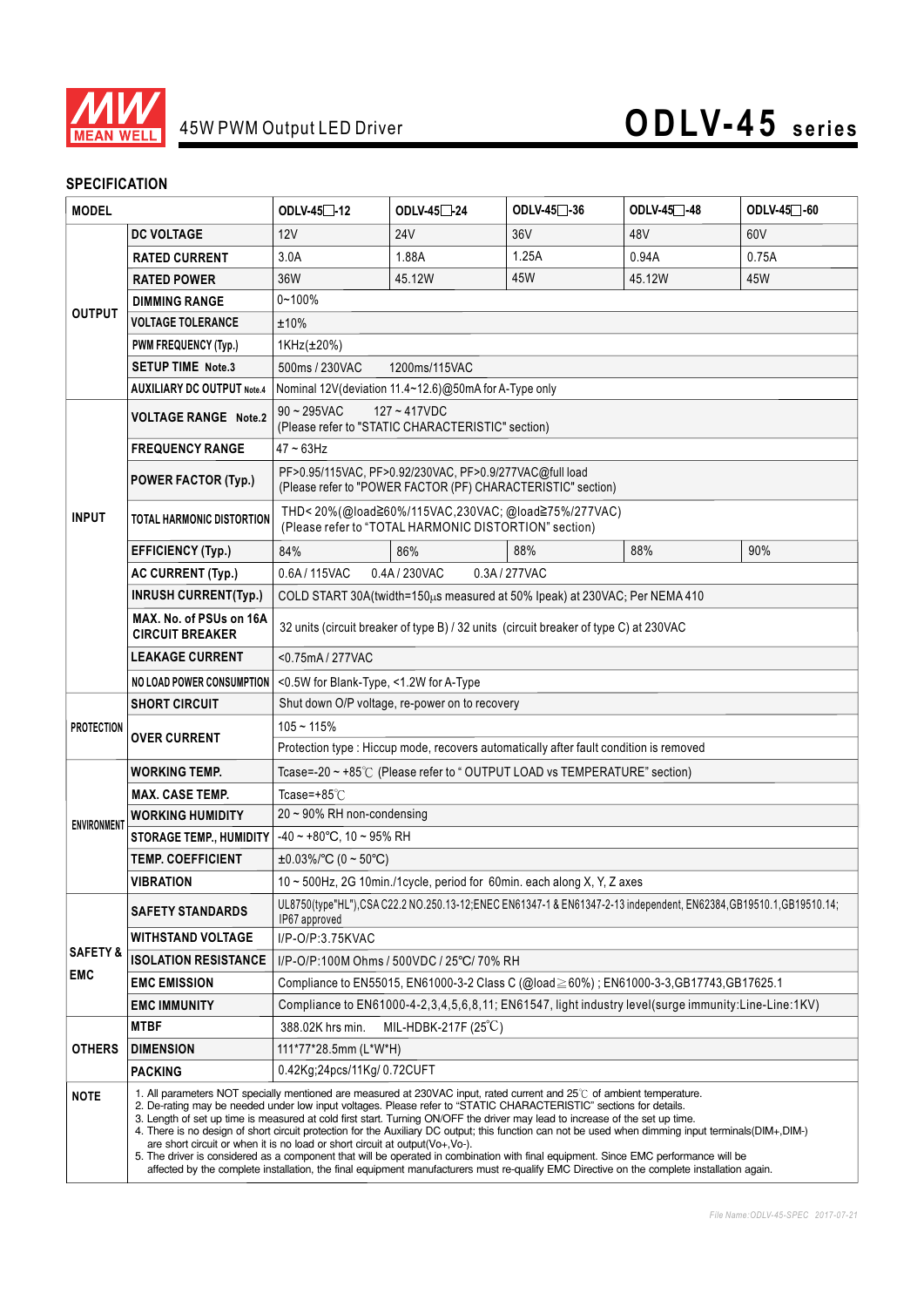

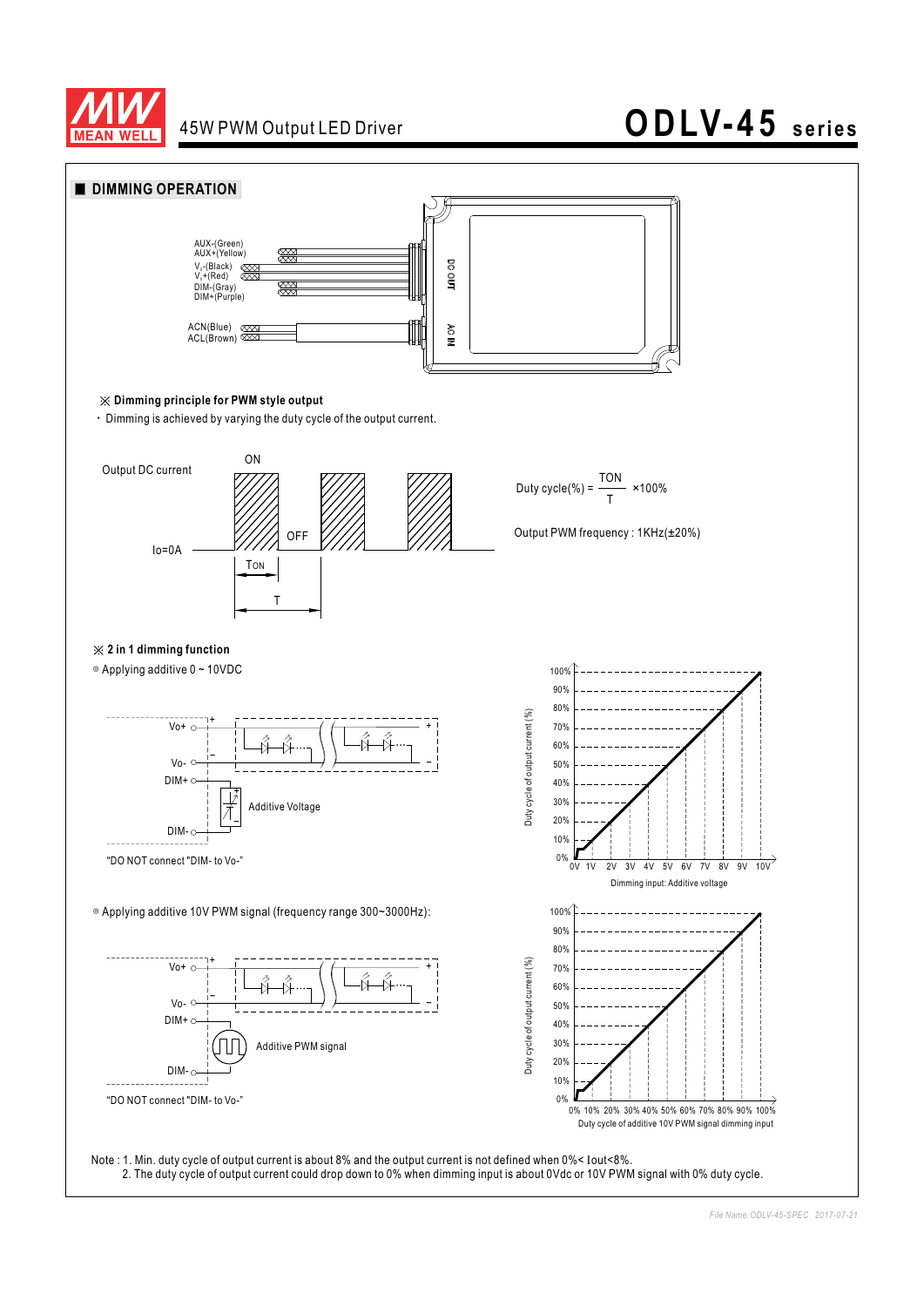

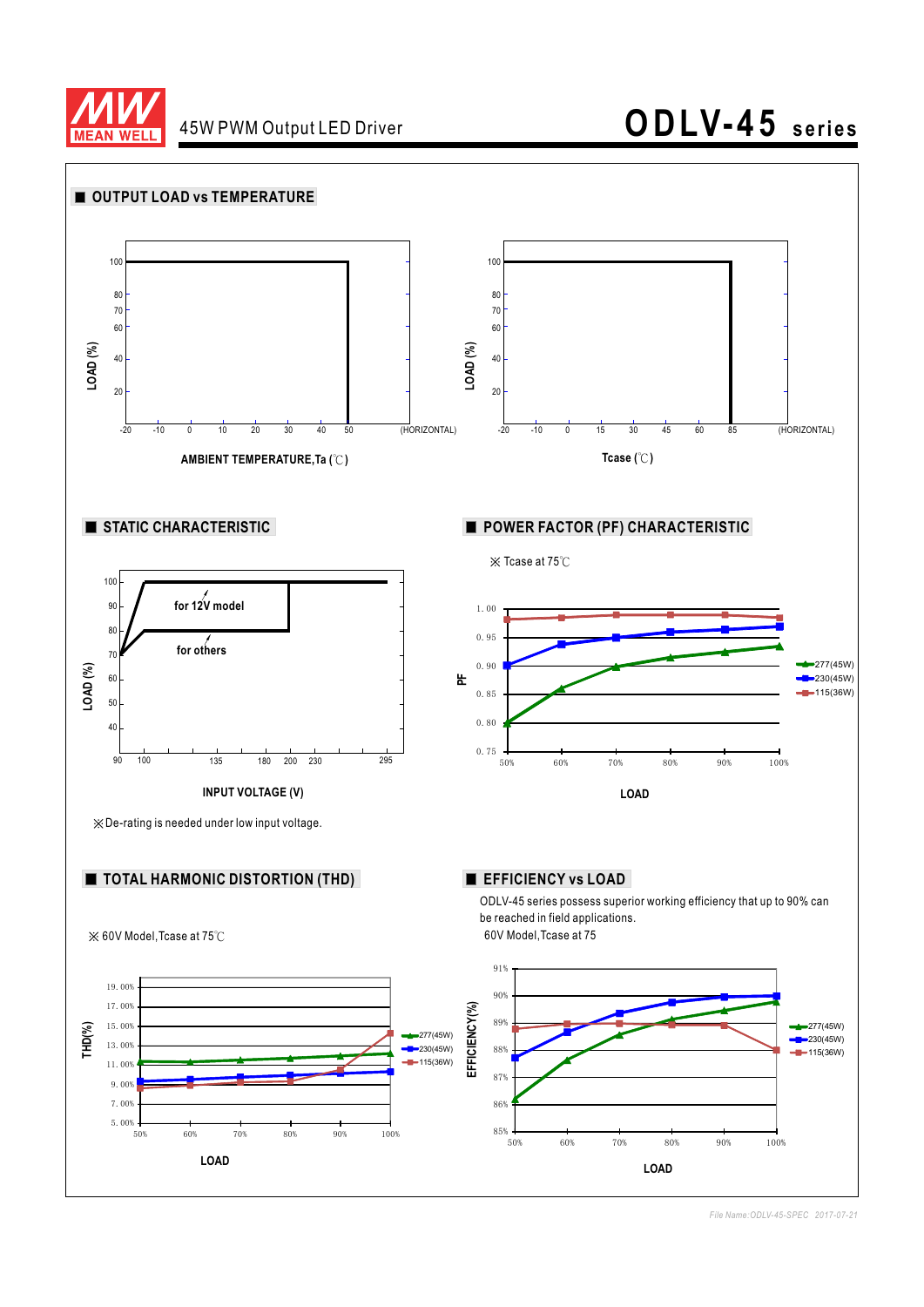



※ This series work in Constant Voltage mode to drive the LEDs.



Typical output current normalized by rated current (%)

In the constant current region, the highest voltage at the output of the driver depends on the configuration of the end systems.

Should there be any compatibility issues, please contact MEAN WELL.